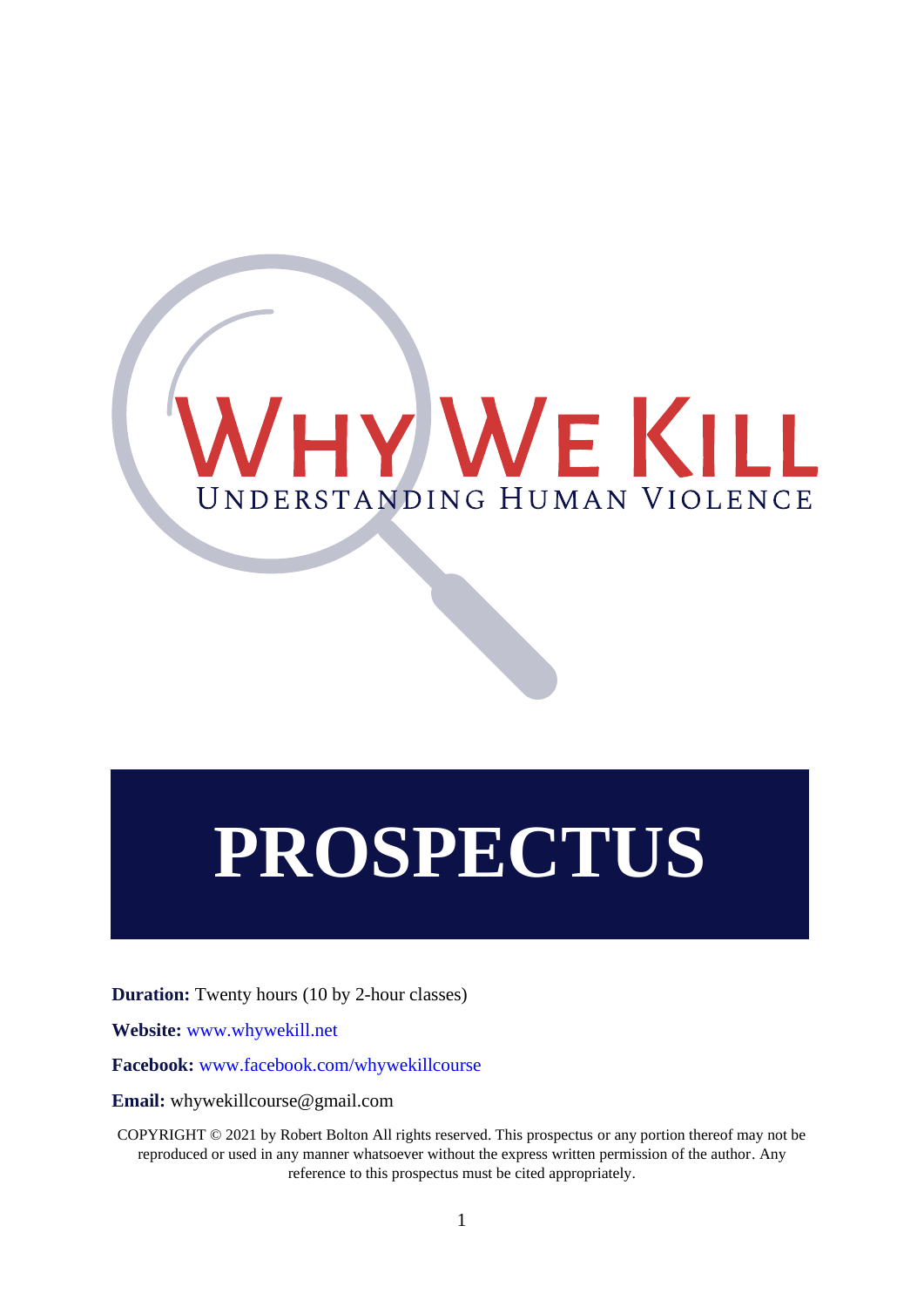*'…no matter how heinous a crime. If a human being did it, you have to say, "I have all the components that are in her or in him."'*

- Maya Angelou, American poet, memoirist, and civil rights activist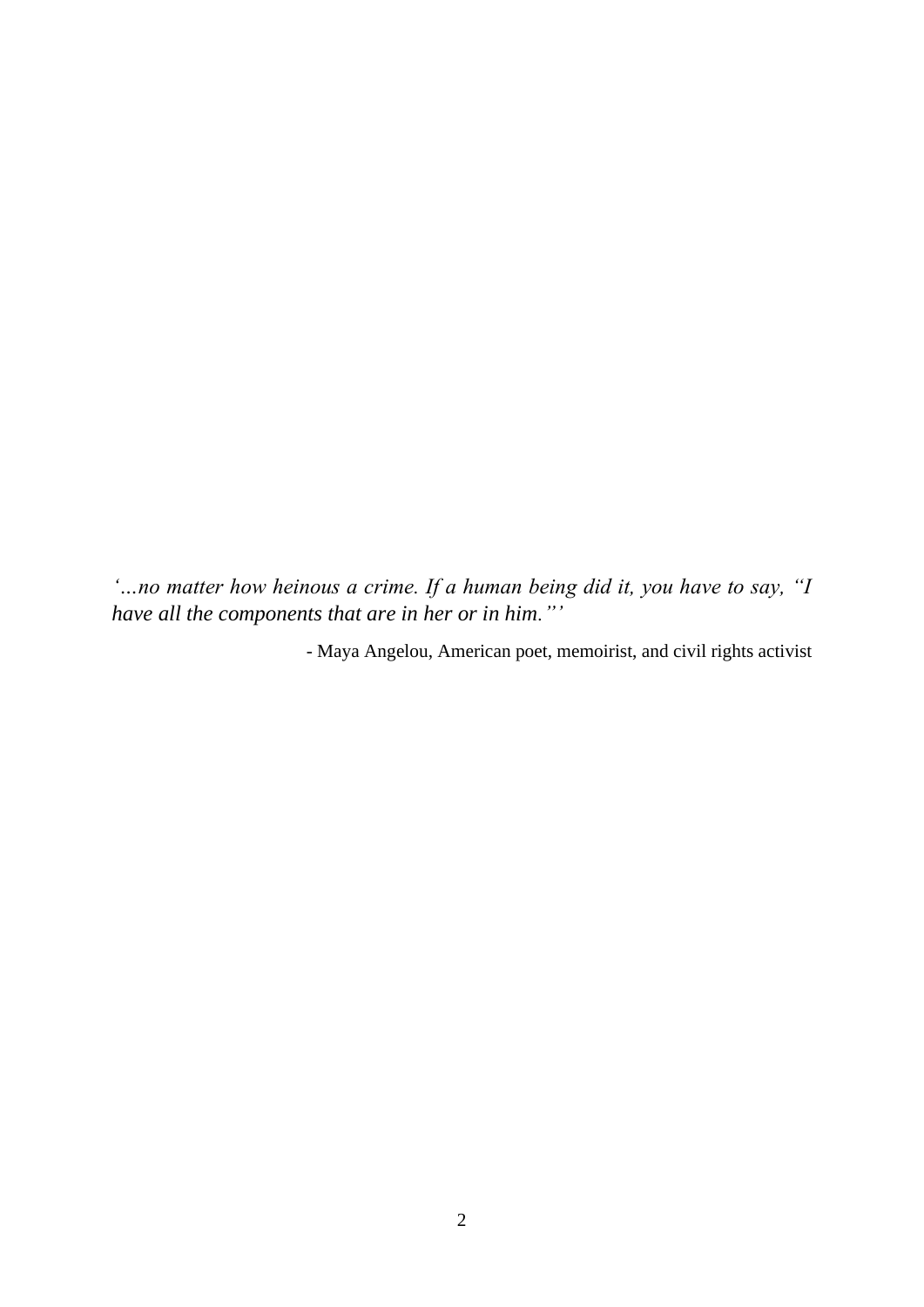## **AIMS AND OBJECTIVES**

*Why We Kill* challenges you to read and listen to the stories and words of those who have perpetrated violence or have thought about doing so. While the material in the course has been described by one student as 'fascinating', the course offers you more than just 20 hours of an engrossing subject matter. It will enable you to fundamentally rethink everything you think you know about the nature of human beings, their capacity for violence, but also their capacity for change. This course is not simply informative. It aims to be *transformative*. A central aim of the course is to equip and empower students with concrete skills and capacities to understand why and how different forms of violence are committed.

We must go beyond a 'fear that to explain the behaviours of perpetrators of extraordinary evil is to justify those behaviors'. This should be obvious. *Why We Kill* is based one fundamental principle: **to understand violence, we must listen to those who have either thought about committing violence or who have indeed done so**. Listening is a very human thing, but this is the point of *Why We Kill*. As James Waller, author of *Becoming Evil: How Ordinary People Commit Genocide and Mass Killing* has argued, 'we must not place human evil beyond human scrutiny'. Through books, film and TV, violence is a medium of entertainment for many. Violence is an absolutely serious subject however, that has relevance for us all. The first line of the *Executive Summary* of a report from the Counter Extremism Project is stark: 'More than 70 years after the defeat of Nazi Germany, ethno-nationalist and white supremacist movements in Europe continue to thrive.' In other words, the beliefs, values and attitudes that ultimately led to the systematic mass murder of six million Jewish people not only persist but are growing. It is for this reason among many, that makes the question of 'why we kill' so urgent.

The course invites you to go beyond any notion that people who commit violence are 'monsters'. The lesson from the Holocaust and the Rwandan genocides is that violence and mass murder is not done by 'monsters and psychopaths'. As James Waller points out, 'it is ordinary people, like you and me, who commit genocide and mass killing'. Through *Why We Kill*, you will be able to read the words of a person who is expressing anger, animosity, hostility, hatred and say with confidence 'I think I know what's going on here'. In fact, you will feel that you really do *know* what is going on. Probably the most uncomforting thing about the course is not that you might recognise the similarities you share with victims of violence, but the similarities you share with *perpetrators* of it. Indeed, the course is not about why *they* kill. It is about why *we* kill. It is about us.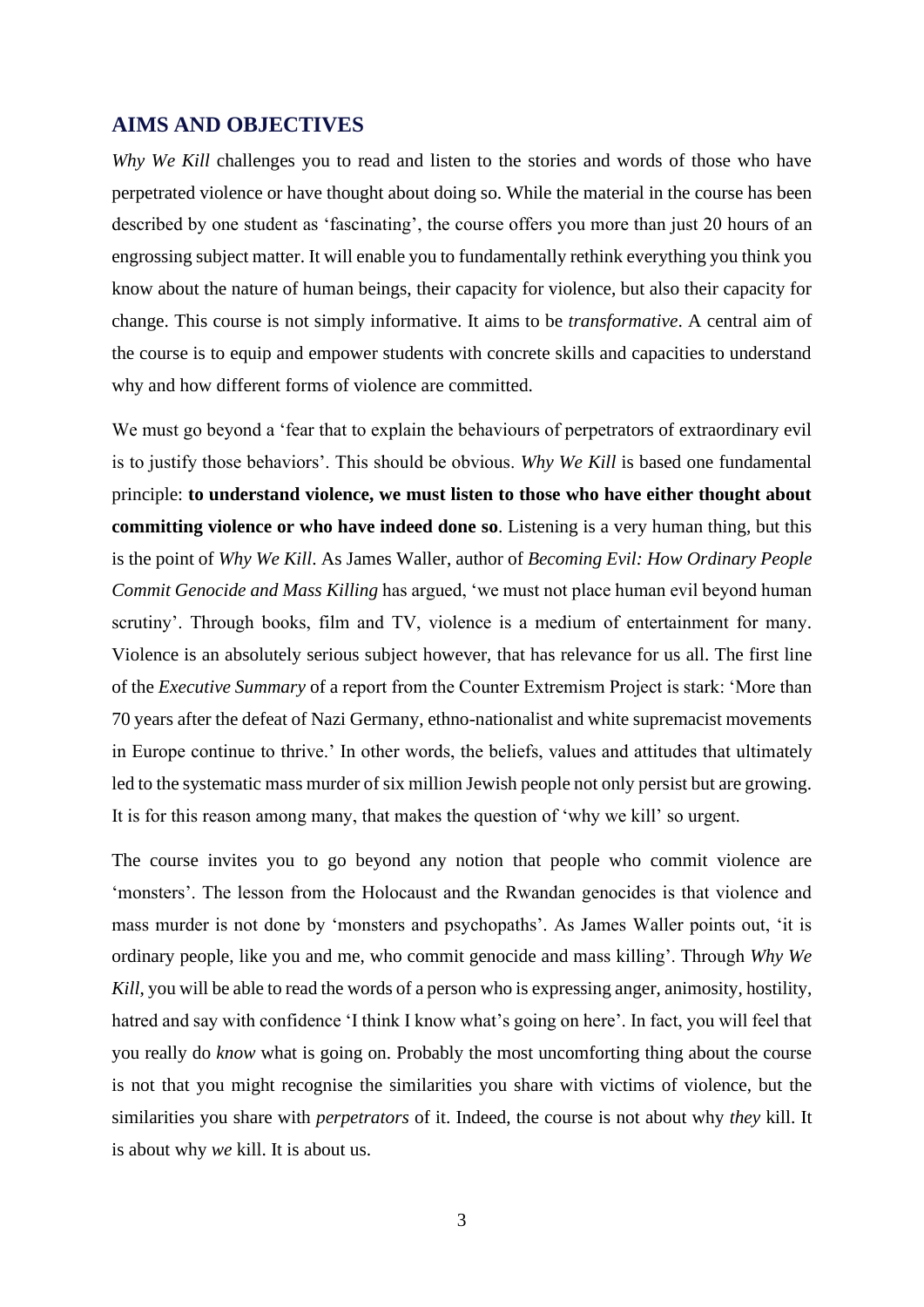## **CLASS 1**

## **THE CREATION OF DANGEROUS VIOLENT CRIMINALS**

*'It's better to be known for something bad than not to be known for anything at all.'* (Professor Lonnie Athens)

## **Description**

In his book *The Creation of Violent Criminals*, criminologist Lonnie Athens asks:

'How does a human being in our supposedly highly civilized society become the type of person who would commit violent crimes without any apparent moral qualms or reservations?'

Growing up, Athens was both witness and victim of serious acts of violence, including murder, which prompted him to ask question which many of us sometimes ponder: Why do we kill? As he tells us:

'I was always puzzled about violence… In my house. In my neighbourhood. I wondered why it happened. I wondered why people did it. I wondered why no one did anything about it.'

Athens acted on his question. By conducting long and thorough interviews with individuals who he called 'dangerous violent criminals', he came up with an answer, through this theory of 'violentization'.

By examining the actual words and stories of individuals who have committed the most heinous of violent crimes, we explore the step-by-step process of how *anybody* has the potential to become what Lonnie Athens calls a 'dangerous violent criminal'. We will see that violent individuals are not born but *made*.

Learn: the four stages of 'violentization' theory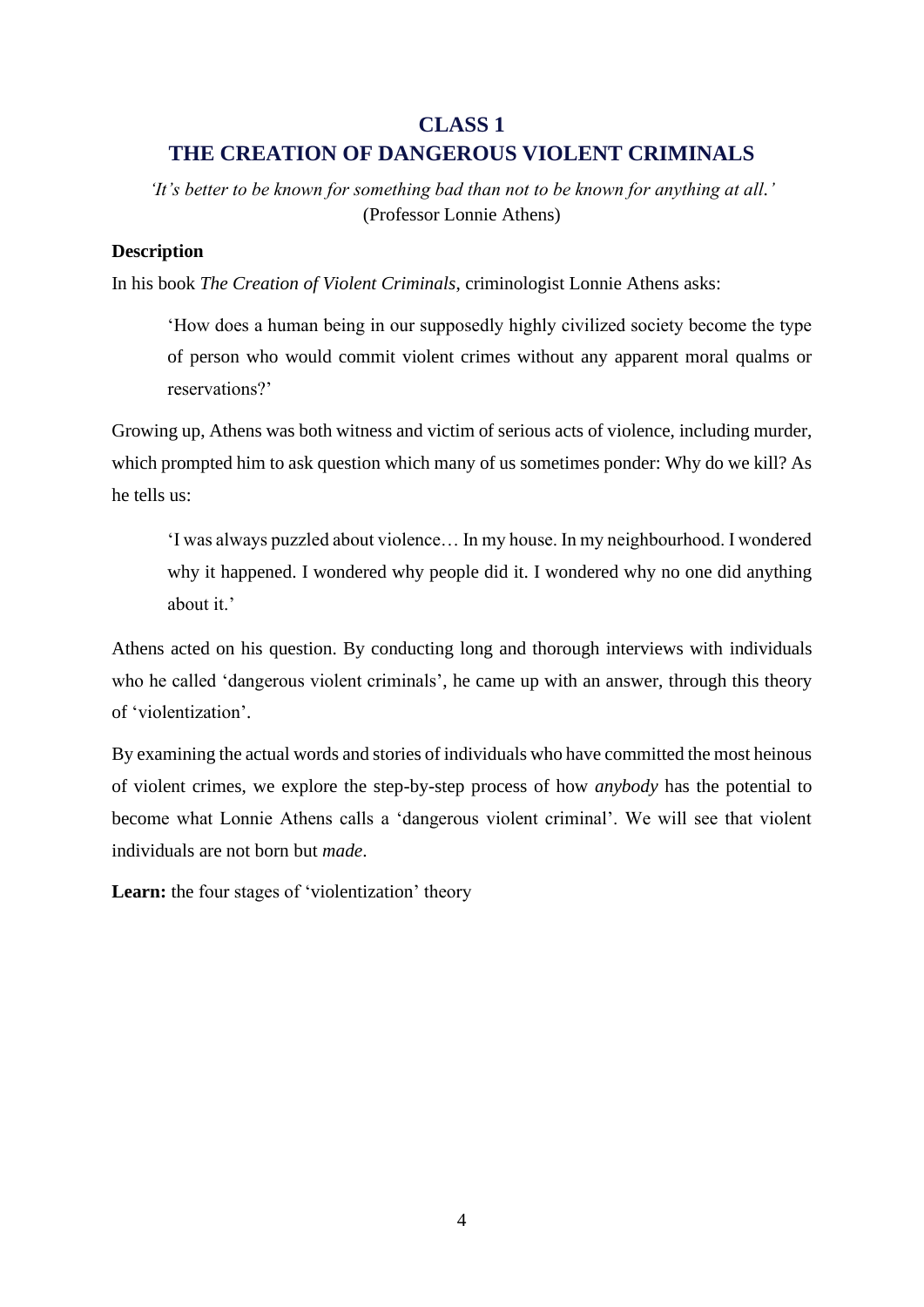## **CLASS 2 SHAME: THE ROOT OF VIOLENCE**

*'I have yet to see a serious act of violence that was not provoked by the experience of feeling shamed and humiliated… The emotion of shame is the primary or ultimate cause of all violence…'*

(Dr. James Gilligan)

*'The most dangerous men in the world are those who are afraid that they're wimps.'* (Dr. James Gilligan)

#### **Description**

During the 1970s, Walpole, a 600-man prison in the state of Massachusetts United States, had an average of one murder per month and one suicide every six weeks. The prison also experienced riots, hostage takings, fire-settings, murders of corrections offices and even murders of visitors to the prison system. In 1982, Dr. James Gilligan became Clinical Director of the Prison Mental Health Service for all prisons in the Massachusetts prison. During the first five years of the Prison Mental Health Service, the rate of homicides and suicides were brought down to one or two per year throughout the entire prison system, had two hostage-taking incidents during the whole five years and no riots. In the next five years, there were some years where the entire prison system had no violent death from either suicide or homicide for 12 months at a time. Furthermore, during those second five years, there were no riots or hostagetakings throughout that time. The epidemic of lethal violence was over.

If Gilligan oversaw the initiatives and services that managed to eliminate the epidemic of lethal violence through the entire Massachusetts prison system, then he must have something valuable to say about the cause and prevention of violence. In this class, the foundational understanding of violence the underpins each class is established. We learn about Dr. James Gilligan's shame theory of violence. His argument that all violence is about overcoming feelings of shame, humiliation and inferiority is a powerful framework that will help you build a solid and empowering toolkit towards understanding the central question of 'why we kill'. After this class, your views on the nature of violence and human beings will be challenged and will be fundamentally changed. You will find that the shame theory of violence is not only useful and powerful for understanding serious violence, but understanding even the most simple disagreements and feelings of anger which we all commonly experience.

Learn: the shame theory of violence; how gender roles and expectations create shame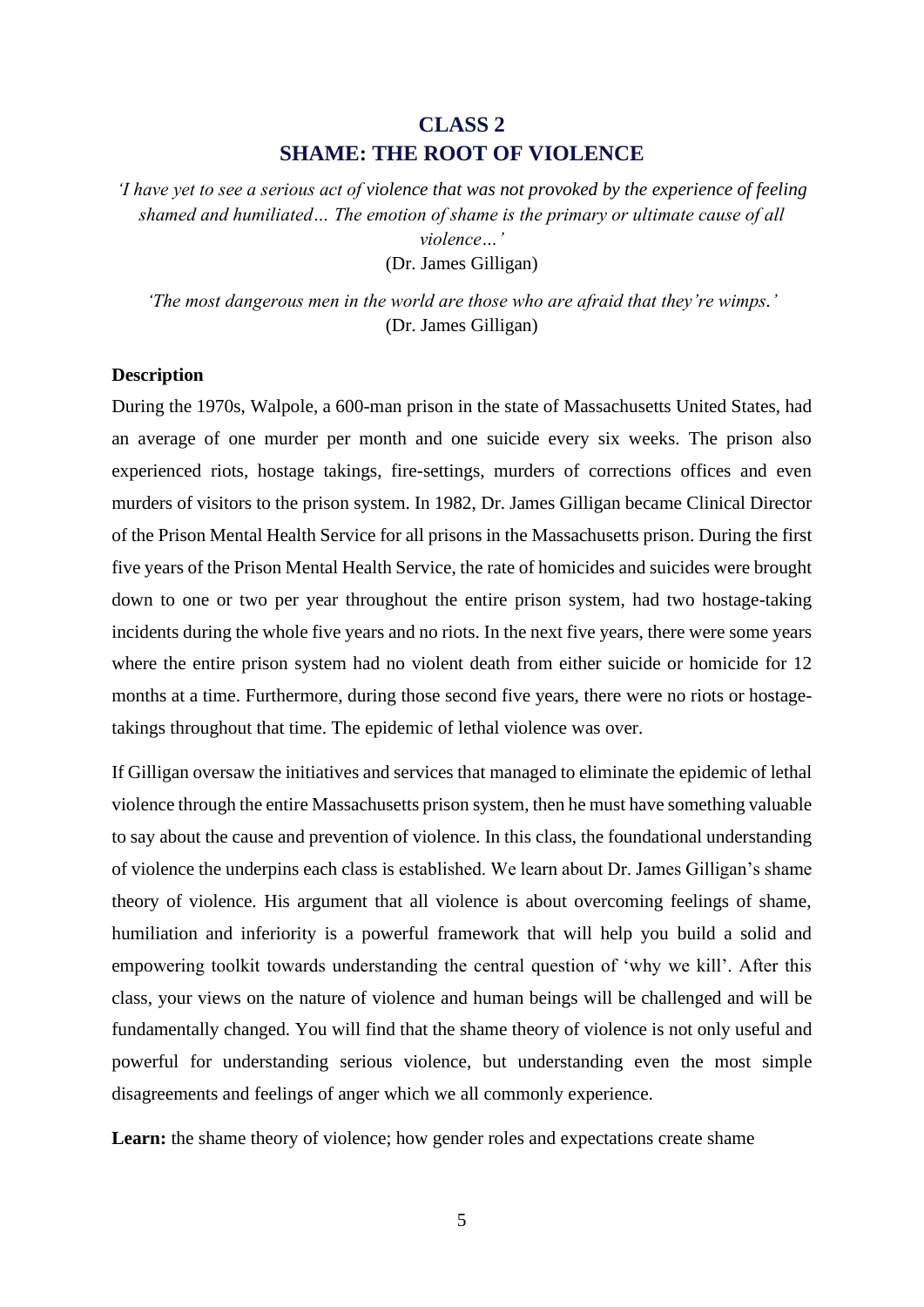# **CLASS 3 ESCALATION**

*'One who embarrasses another in public is as if he is committing murder.'* (Jewish teaching)

*'Most males can imagine circumstances under which they might have to kill another male to prove their manhood. Most males can imagine circumstances under which they would feel compelled to embrace death to prove their manhood. Many males would profess to prefer death to being unmanned.'*

(Michael Schwalbe, Professor of Sociology)

*'I never got so much respect before in my life as I did when I first pointed a gun at somebody.'* (anonymous prisoner)

## **Description**

In 2010, almost half a million people were estimated to have been murdered worldwide, with men comprising 80% of these victims. In other words, around the world, men are four times more likely than women to lose their lives as a result of homicide. There is an enormous variety of circumstances under which violence may take place but there are some common patterns between these circumstances. In this class we learn about how violence can be the result of an escalation that started with a single, seemingly innocuous insult. We learn how the same patterns underpinning some violent acts between individuals and which lead to escalation of violence are the same ones that we experience when we have even the simplest of arguments with another person.

**Learn:** how violence escalates from a desire to avoid shame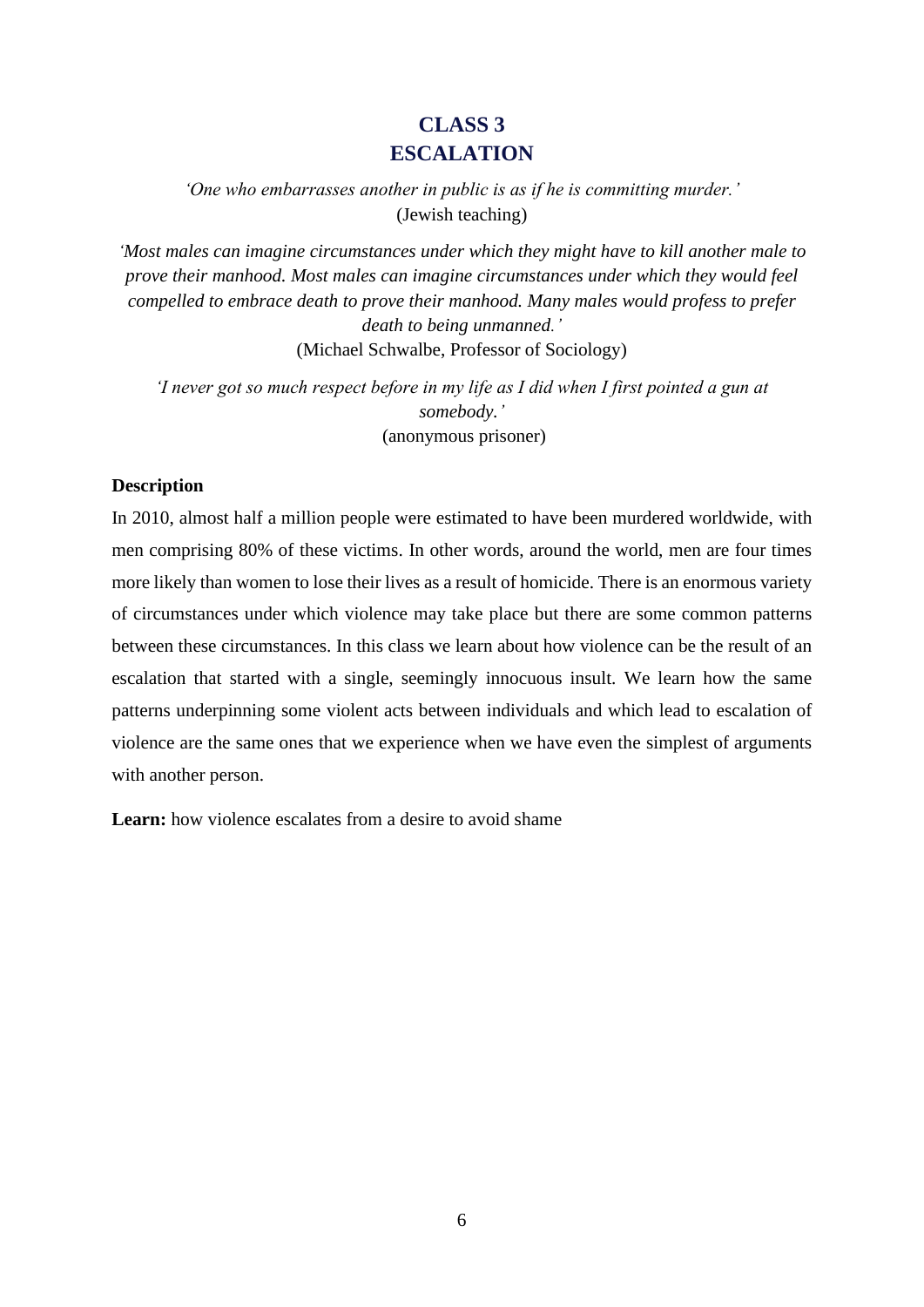# **CLASS 4 'BUT WORDS WILL NEVER HURT ME'?**

*'To call someone gay or fag is like the lowest thing you can call someone. Because that's like saying that you're nothing.'* (Jeremy, age 14)

> *'A broken bone is much easier to heal than a broken heart.'* ('Alex C. Lee')

## **Description**

The old adage goes 'sticks and stones may break my bones but words will never hurt me', but is this true? Is all violence only physically hurtful? And is death something that only has to do with the physical body? In 1957 at age 19 for example, Charles Starkweather killed and mutilated 11 people in a shooting spree in Nebraska, United States. In his dictated autobiography, he commented that 'the people I murdered had murdered me.' What did he mean? When we consider the fact that Starkweather was severely bullied at school, we begin to think about how bullying and emotional forms of violence can leave individuals feel as if they are 'dead'.

The issue of bullying and the shame that results from bullying cannot be ignored as a contributor to hostile feelings including resentment, hate and later violence. In the United States, researchers measured the prevalence of bullying among 15,686 young people. They defined bullying as 1) behaviour that is intended to harm, where 2) the behaviour occurs repeatedly over time. Using this definition, they found that 26% of boys reported bullying others sometimes to weekly, whereas 21% of boys reported being bullied sometimes or weekly. That is equal to millions of boys in the United States. Using the words and stories of victims of bullying themselves, we learn about the factors that contribute to being both a perpetrator of bullying and a victim of it. We also learn how bullying elicits feelings of shame in the victim and how these feelings can produce feelings of hostility, resentment and a wish to bully others and commit violence.

Learn: the different factors that contribute to bullying; how bullying produces feelings of hostility and a desire to commit violence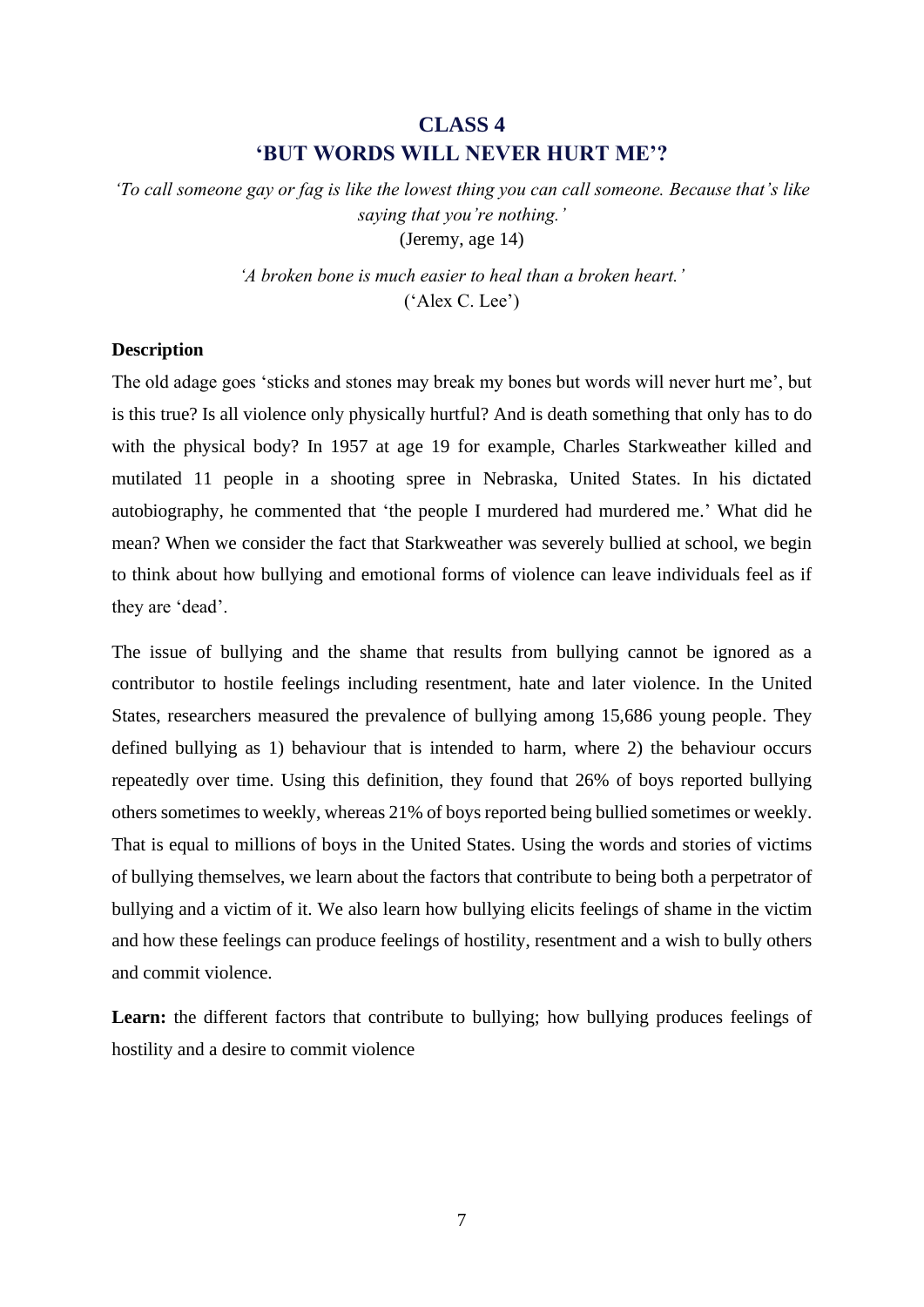## **CLASS 5 SCHOOL SHOOTINGS**

*'Isn't it fun to get the respect that we're going to deserve?'* (Eric Harris, Columbine High School Shooter)

*'The hardest part to understand was kids killing kids.'* (anonymous student of Columbine High School)

*'I had no problem fathoming Eric Harris and Dylan Klebold's motives… Watching SWAT teams inch their way toward Columbine High, I wasn't shocked that something like this could happen in a high school. I was shocked that something like this hadn't happened at any of mine.'* (Dan Savage)

#### **Description**

On April 20th, 1999, Eric Harris (aged 18) and Dylan Klebold (aged 17) shot and killed 13 people and injured more than 20 others at Columbine High School. They then turned the gun



on themselves. The Columbine High massacre was a watershed moment in American history for a multitude of reasons. High school rampage shootings continued years after Columbine and continue to this day in the United States. In the US, Gun massacres have now become what [Michael Grynbaum](https://www.nytimes.com/by/michael-m-grynbaum) and [John](https://www.nytimes.com/by/john-koblin)  [Koblin](https://www.nytimes.com/by/john-koblin) of the New York Times describe as 'an unending, uniquely American horror show'. In the investigation of the shootings, the Jefferson Sheriff Country Office prepared a report that relied on the work of around 80 investigators from all levels of government. The investigators contacted students, teachers,

and others who may have had information about the crime. In all, investigators conducted about 4,400 leads. The report notes:

'While this report establishes the record of events of April 20th, it cannot answer the fundamental question—WHY? That is, why would two young men, in the spring of their lives, choose to murder faculty and classmates? The evidence provides no definitive explanation, and the question continues to haunt us all.'

The class explores that very question: why?

**Learn:** some different theories for the Columbine High School Massacre; the role of feelings of powerlessness and shame as one explanation for the shooting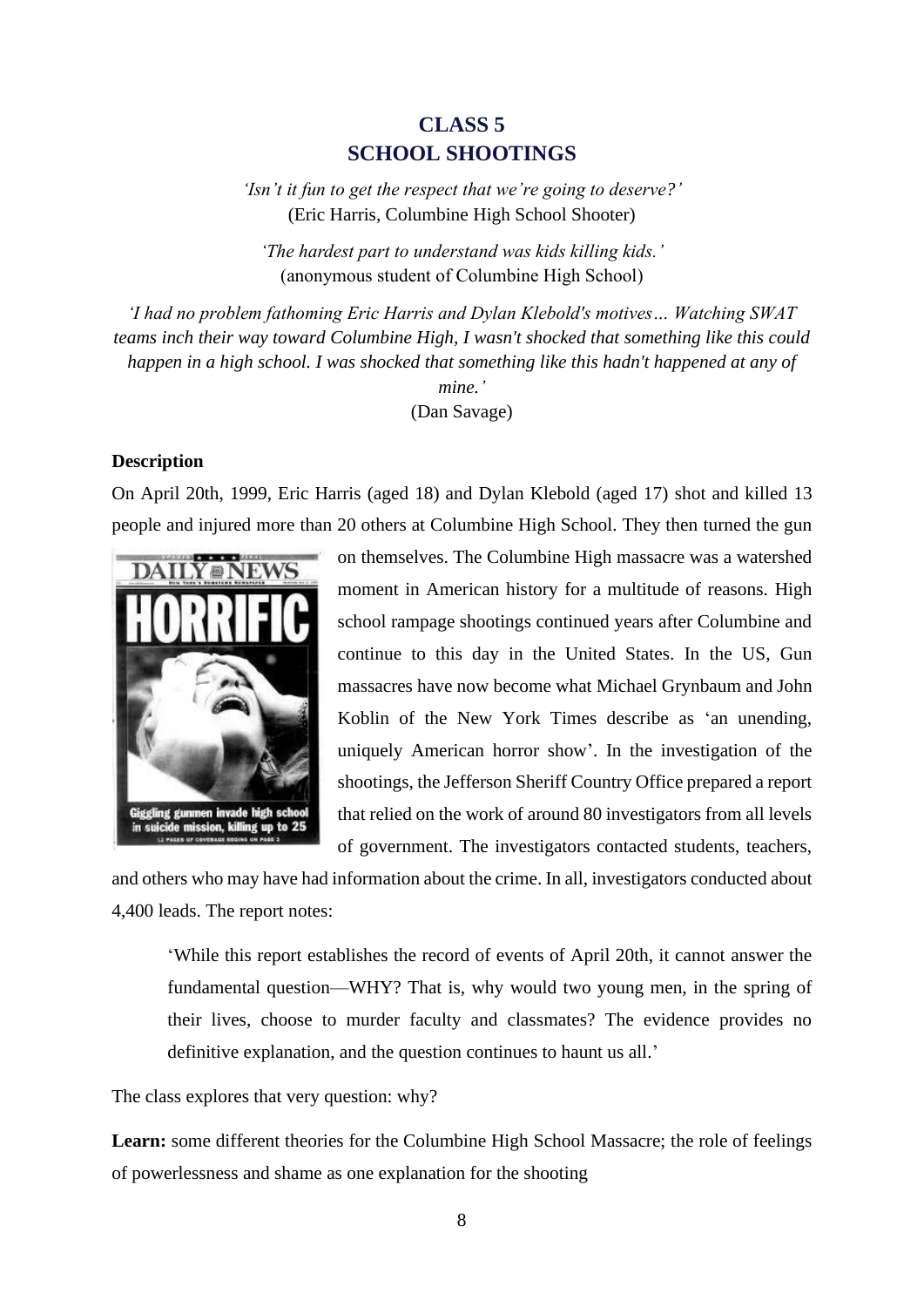# **CLASS 6 VIOLENCE AGAINST WOMEN: HONOUR KILLINGS AND INTIMATE PARTNER MURDER**

*'It would be better for a person to die rather than being dishonored. Without honor death would be better than life.'*

(male, age 47, research participant in Recep Doğan's research on honour killings)

#### **Description**

This class explores why men kill women. In 2017, 50,000 women were intentionally killed by either intimate partners or other family members, meaning 137 women across the world were murdered by a member of their own family in that year every day. We first explore why men may kill their ex or current girlfriend, partner or wife. One in seven homicides (13·5%) are committed by an intimate partner, however, there is a significant gap between who kills who (whether it is men killing woman or women killing men). Simply put, men kill women intimate partners more than women kill men intimate partners. The proportion of murdered women killed by a partner is six times higher than the proportion of murdered men killed by a partner.

In the second part of the class, we explore why women are killed for so called 'honour' crimes. 'Honour'-related murders involve a girl or woman who has been killed by a male or female family member because the woman has done something 'dishonourable'. Overall, however, majority of perpetrators of this type of murder are men, which include intimate partners, but also fathers, sons, uncles and brothers. The United Nations Population Fund (UNFPA) estimates that the annual worldwide number of honour killings is as high as 5,000 women and girls with some non-governmental organizations estimating that as many as 20,000 honour killings occur annually worldwide.

In both these forms of violence against women, we learn how gender roles and gender expectations moderate and influence how and why men kill women. We see how gender roles and gender expectations create the feelings of shame and powerlessness that motivate men to kill their intimate partners or women members of the family. In the case of 'honour' killings specifically, we will learn about the role of the wider community in its role in placing psychological pressure on men to kill women.

Learn: how violence against women is influenced by gender roles; the concept of 'honour'; the concept of 'social death'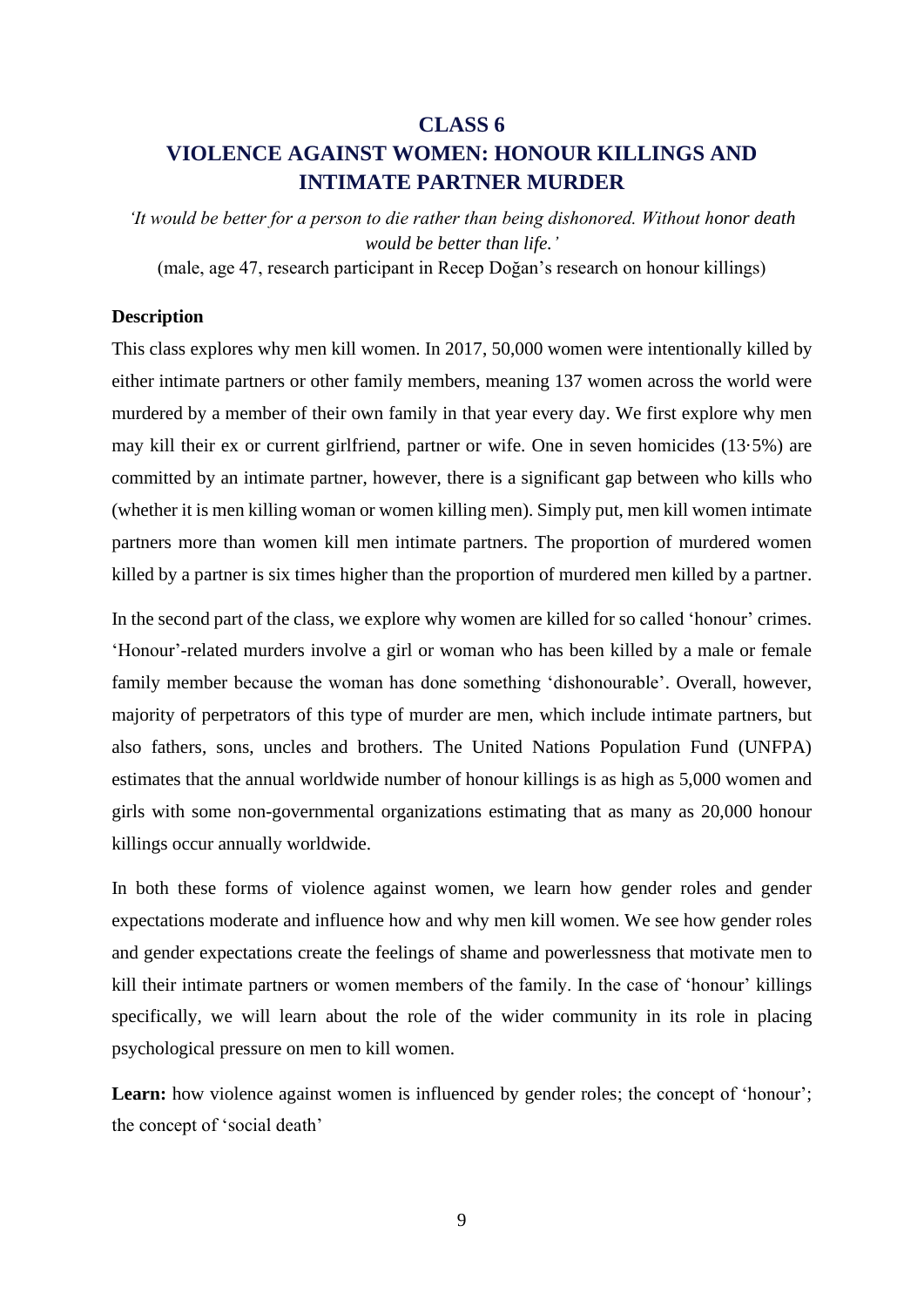## **CLASS 7 SEXUAL VIOLENCE**

*'I asked Sam how it made him feel when he sexually assaulted the girls. He replied, "I didn't feel like I was small anymore… like I was a wimp… when I did this to girls, I felt like I was big, I was in control of everything."'* (Sam, an adolescent-male sex offender)

> *'Rape is – it's a violation of your… self. It's trying to kill the self…'* (unnamed research participant)

*'If all the girls who have ever been sexually harassed reported the guys who did it, there would no longer be any boys in school.'* (anonymous teenage girl)

#### **Description**

In 2000, the Australian public learned that police in Sydney were investigating allegations of 75 sexual assaults that were perpetrated on a fourteen- and fifteen-year-old- boys at Trinity Grammar School. The assaults were reported to have occurred 'often during lunch hour and in front of "spectators"' who 'stood by and cheered them on and laughed as the victims screamed'. On October 5<sup>th</sup>, 2002, a 16-year-old girl was gang raped at an out-of-control house party in Chico, California, attended by around 100 people. She had passed out and was molested by four men (one adult and three juveniles) with fingers and a pool cue while at least six others watched. In another case, on October 24<sup>th</sup>, 2009, around ten men repeatedly gang raped a 16year-old girl over the course of two-and-a-half hours on the Richmond High School campus, California. Six men aged from 15-21 were later charged. According to authorities, twenty others a stood by and watched, with some photographing the rape on their mobile phones.

What is common to these real-life cases? Rape and sexual assault have too often been thought of as something perpetrated by psychologically disturbed stranger men who lurk out of the shadows and violate their victim alone and out of sight of others. In this class, we learn about how sexual coercion, assault and rape is linked to the pressure on boys and young men to prove their manhood by showing that they are attracted to women and/or to maintain dominance over others.

Learn: how boys and young men's desire to prove their attraction to women can motivate them to perpetrate sexual coercion, assault, and rape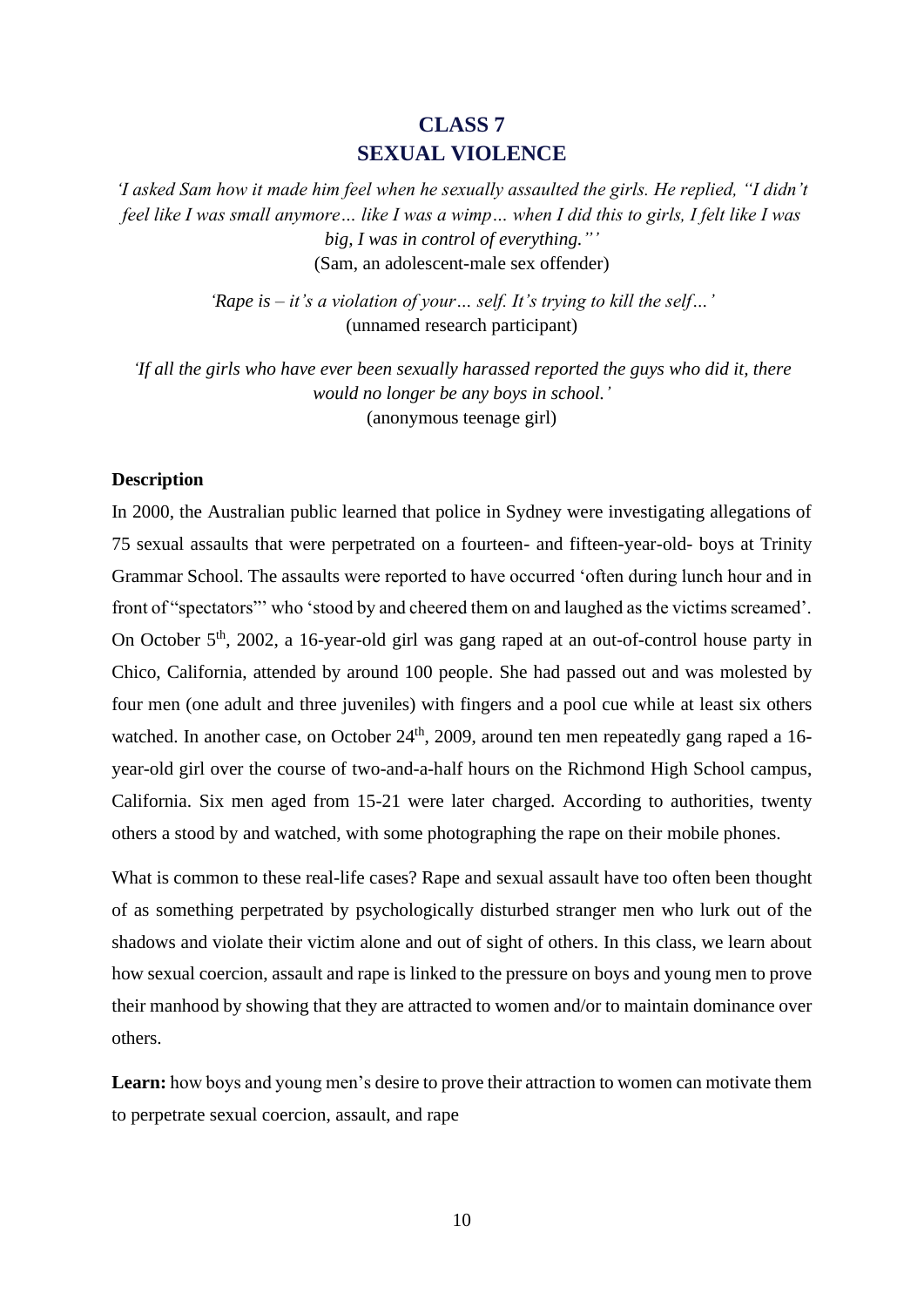# **CLASS 8 TERRORISM AND VIOLENT EXTREMISM**

*'I was fourteen and I was a neo-Nazi skinhead. For the first time in my life, I felt like I mattered.'* (Frankie, former Neo-Nazi)

*'Death is better than humiliated life... Death is better than life in humiliation and shame.'* (Osama Bin Laden, mastermind of the 9/11 terror attacks)

*'It's so much easier to say, "I hate Jews..." than to say, "I'm afraid. I'm afraid nobody is going to like me. I'm afraid I'm not worthy of being loved."'* (Anro Michaelis, former Neo-Nazi)

*'The child who is not embraced by the village will burn it down to feel its warmth.'* (African proverb)

## **Description**

The first line of the *Executive Summary of the Counter Extremism Project* is stark: 'More than 70 years after the defeat of Nazi Germany, ethno-nationalist and white supremacist movements in Europe continue to thrive.' It is for these reasons like courses such as *Why We Kill* are important. We need to understand why, despite the systematic, state-sponsored persecution and murder of six million Jews by the Nazi regime and its allies and collaborators, the beliefs associated with Adolf Hitler remain. It is imperative we learn how to understand the origins and maintenance of unchecked hatred. Those of us who are old enough to remember the September  $11<sup>th</sup>$  terror tacks on New York City will forever remember the images of that day. It is not enough however to 'remember' the Holocaust, the September 11<sup>th</sup> attacks or any other example of genocidal or extremist violence. We must seek and try and understand.

In this class we learn about forms of violence that are on the surface, driven by hate-fuelled and extreme beliefs and values. Below this surface however, these beliefs are driven by familiar feelings which we have all felt at some point in time: isolation, loneliness and feeling like a 'nobody'.

Learn: the relationship between isolation, loneliness, inferiority and shame and membership of extremist groups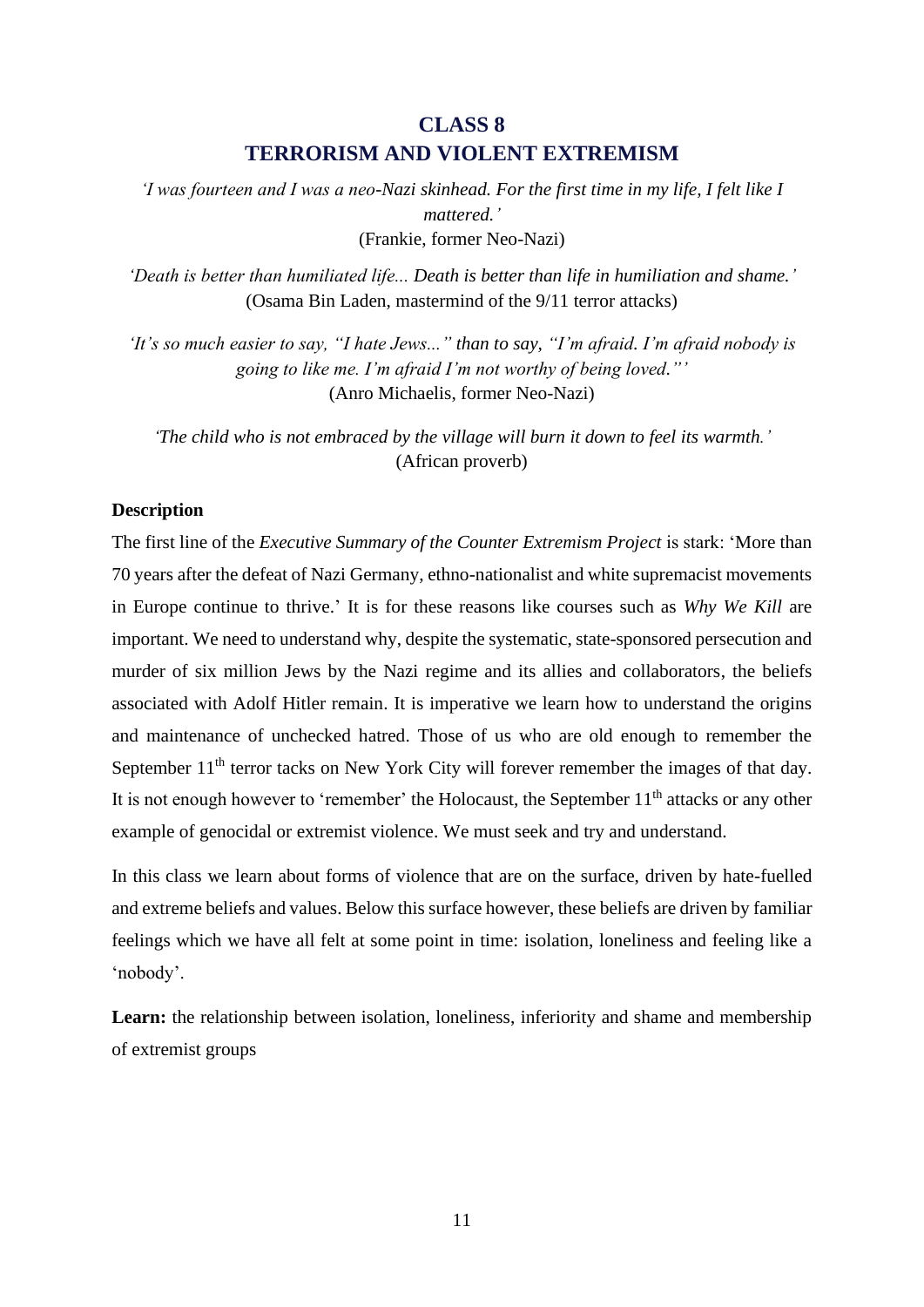# **CLASS 9 GENOCIDE: THE WORST CRIME**

*'If the question is posed to me why I shot with the others in the first place... I must answer that no one wants to be thought a coward.'* (Unnamed member of Reserve Police Battalion 101, a 500-man unit who shot and killed

38,000 Jewish people during the Holocaust)

## **Description**

By 1945, around six million Jews were systematically murdered by one of the most infamous regimes in history - Hitler's Germany. It has been argued that genocide is 'greatest crime a person can commit'. In this case, we focus on a battalion of 500 men in during the German Nazi regime. This battalion shot and killed 38,000 Jewish people and sent 45,2000 Jewish people to their deaths in the Treblinka death camp. In this class we focus on why this group of 'ordinary men' choose to commit acts of genocide despite being explicit told they could 'step out' and not participate.

**Learn:** how the pressure to conform can contribute to the perpetration of in mass murder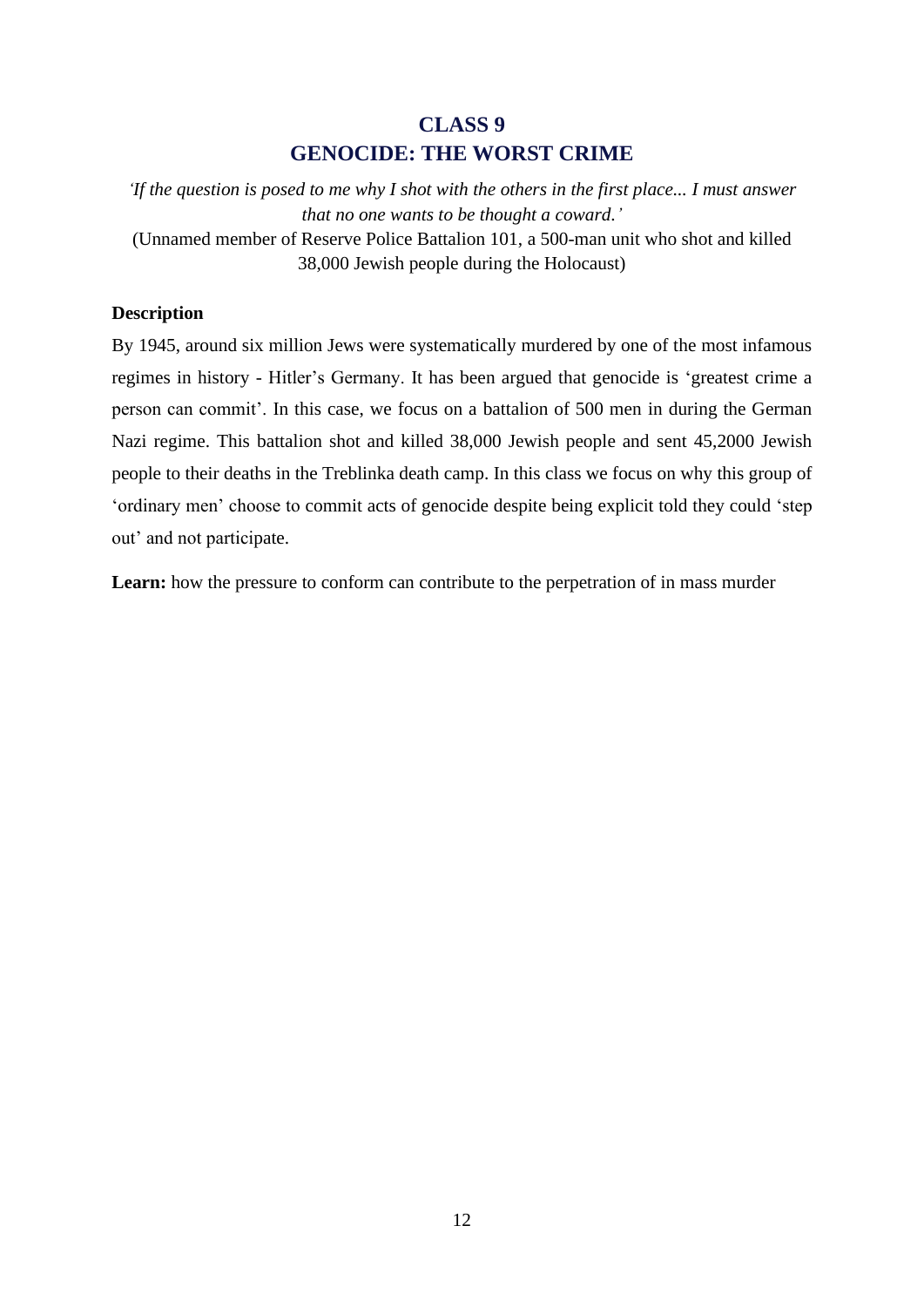## **CLASS 10 PREVENTING VIOLENCE**

*'With guns you can kill terrorists, with education you can kill terrorism.'* (United Nations Messenger of Peace & Nobel Peace Prize winner Malala Yousafzai)

*'… it is really quite clear that we can prevent violence, and it is also clear how we can do so, if we want to.'* (Dr. James Gilligan)

## **Description**

Around two-hundred and fifty years ago, British philosopher David Hume believed that there could never be a such thing as a nonviolent, peaceful society:

'Should a traveler, returning from a far country, bring us an account of men wholly different from any with whom we were ever acquainted; men who were entirely divested of vice, ambition, or revenge; who knew no pleasure but friendship, generosity, and public spirit; we should immediately, from these circumstances, detect the falsehood, and prove him a liar, with the same certainty as if he had stuffed his narration with stories of centaurs and dragons, miracles and prodigies.'

In this class, we reflect on the course and question the idea that that there that a nonviolent and peaceful society cannot be achieved. Despite the violence that occurs all around us, a nonviolent and peaceful society *is* achievable. In this class, we finish the course by highlighting what anthropologists have identified as the key themes that contributes to a violent society. Furthermore, we will examine some highly successful therapeutic interventions which have successfully reduced the rates of violence amongst even amongst the most violent individuals in society.

Learn: the central features that contribute to a violent society; successful violence prevention interventions